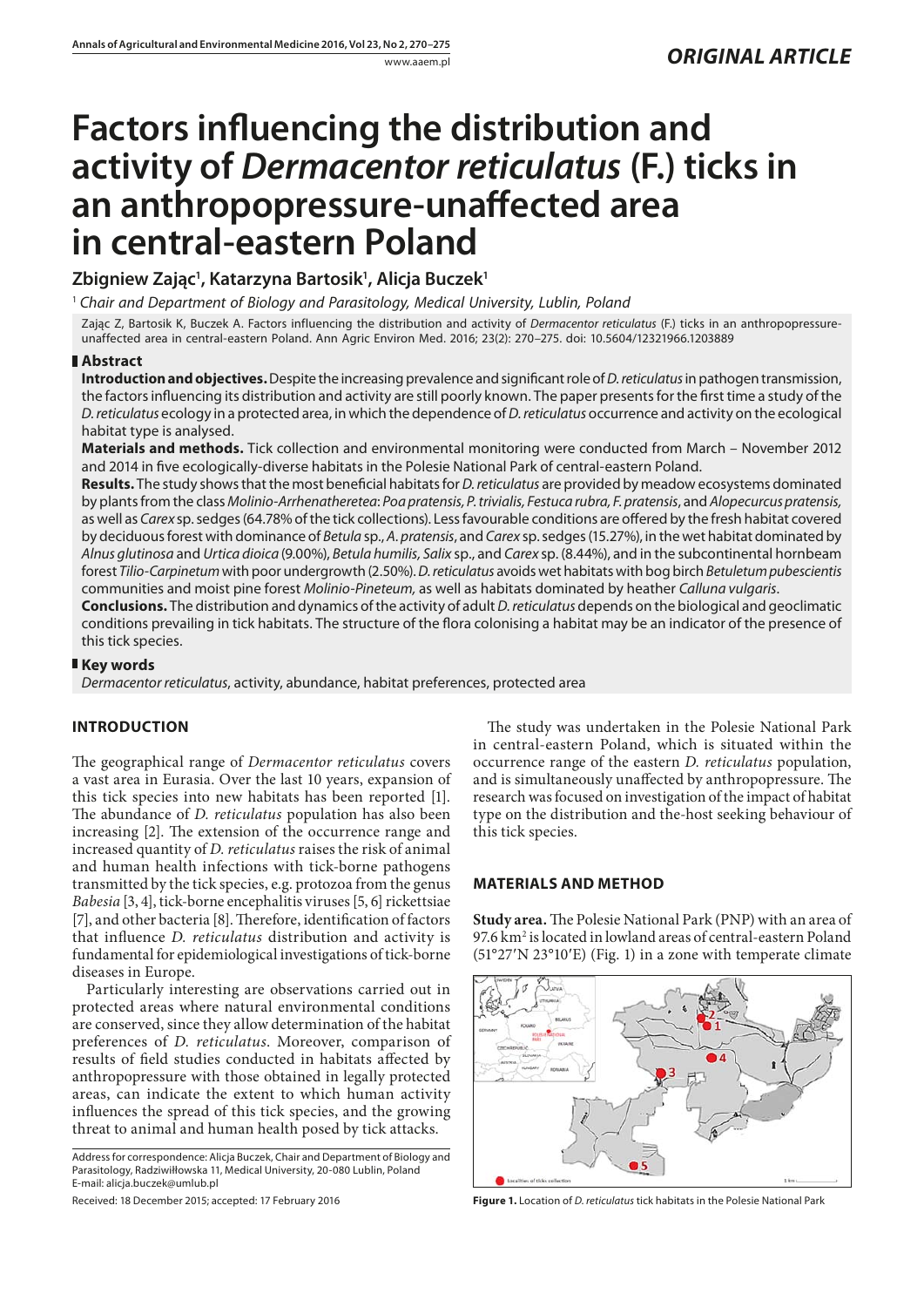Zbigniew Zając, Katarzyna Bartosik, Alicja Buczek . Factors influencing the distribution and activity of *Dermacentorreticulatus* (F.) ticks in an anthropopressure-unaffected…

and continental features. The mean annual temperature in the area is 7.4 °C, with relatively high mean air temperatures in summer and low values in winter; this makes the annual temperature amplitude one of the highest in Poland. The mean annual precipitation figures in this area are 542 mm and represent the lowest values in eastern and central Europe. In autumn, precipitation levels exceed those noted in spring. The mean relative air humidity is 67% [9].

Forest communities with the largest cover in the PNP are represented by continental mixed coniferous forest *Querco roboris-Pinetum* (30%), mixed alder fen forest *Sphagno squarrosi-Pinetum* (26%), sub-continental hornbeam forest *Tilio-Carpinetum* (25%), bog birch forest *Betuletum pubescentis* (23%), and black alder forest *Ribo nigri-Alnetum* (15%). Non-forest ecosystems are represented by aquatic-bog habitats that are unique in Europe, i.e. carbonate peat bogs with *Molinia* meadow communities, and transitional mire vegetation. A large area is covered by meadows dominated by *Poa pratensis-Festuca rubra* communities. The area is inhabited by 48 species of mammals, with rodents as the most numerous group [10].

**Study localities.** The investigations were carried out for two years in ecologically different habitats: in 2012, in five localities (localities 1–5), and in 2014, in only four localities due to the persisting high level of ground waters in one locality (Locality 5), which prevented tick collection. An inventory of vascular plants was made in each locality. The species were identified using the key developed by Szafer et al. [11], and dominant plant communities recognised [12].

#### **Figure 2A.** Locality 1.

The transect along which ticks were collected, extended across meadows with heath enclaves, *Betula* sp. groups, and single *Pinus sylvestris* specimens. It was dominated by meadow vegetation from the class *Molinio-Arrhenatheretea,* as well as the community *Poa pratensis-Festuca rubra* with substantial cover of *Poa pratensis*, *P. trivialis, Festuca rubra*, *F. pratensis*, *Alopecurcus pratensis*, *Holcus lanatus,* and *Phleum pratense* growing on slightly acidic, often calcareous, peat substrates. This is fresh vegetation which can also colonise drier areas. This habitat also comprised patches of vegetation from the community *Sieglingio-Agrostietum,* characterised by a high share of *Calluna vulgaris* heather, as well as *grostis capillaris*. This habitat type exhibits a moderate moisture level. The banks of the lakes were colonised by vegetation from the sedge rush association *Caricetum paniculata* and the fen sedge association *Cladietum marisci,* characteristic for fresh and moist habitats.

#### **Figure 2B.** Locality 2.

The transect was situated along a mid-forest path and a tract between two water reservoirs. The tree stand in this locality was dominated by birch *Betula* sp., *Alnus glutinosa*, *Salix* sp. and species characteristic for the sub-continental hornbeam forest *Tilio-Carpinetum,* as well as shrubs, primarily deciduous tree saplings. The most frequent grass species included *A. pratensis* and *Carex* sp*.*sedges. A part of the path was a mid-forest clearing with a considerable share of plants characteristic for the class *Molinio-Arrhenatheretea* and the community *Poa pratensis-Festuca rubra*. Areas near the water reservoirs were overgrown by low grass species. The locality had the character of a fresh and moist habitat.

#### **Figure 2C.** Locality 3.

The transect extended across a forest and along the bank of Lake Moszne. The first section mentioned was dominated by deciduous forests – sub-continental hornbeam forest *Tilio-Carpinetum* (low and typical hornbeam forest) with single coniferous specimens. The understorey and groundcover were poor. The area located closer to the lake was dominated by the moist pine forest *Molinio-Pineteum*. The area was also covered by a hummock-hollow alder forest. The lake banks were dominated by the bog birch forest *Betuletum pubescentis,* as well as birch *Betula humilis* scrubsand *Salix* sp. shrubs.

#### **Figure 2D.** Locality 4.

The locality was situated in a moist habitat. On one side, it bordered a watercourse and on another side it was adjacent to wet areas covered by forests. *Ribeso nigri-Alnetum* was the dominant plant community. This type of vegetation community was characterised by dominance of *Alnus glutinosa* and the so-called hummock-hollow structure with hollows filled with water. The elevated part of the area was colonised by birch *B. humilis,* willow *Salix* sp., elongated sedge *Carex elongata*, crested wood-fern *Dryopteris cristata*, black currant *Ribes nigrum*, and peat moss *Sphagnum* sp*.*  Additionally, wild shrubs of raspberry *Rubus* sp., dog-rose *Rosa canina*, and common nettle *Urtica dioica* were found in this locality.

#### **Figure 2E.** Locality 5.

There were two distinct ecological habitat types in this locality. In one of the sections of the transect, there was a moist habitat dominated by the community *Ribeso nigri-Alnetum* with a substantial share of *A. glutinosa* and single specimens of *Betula humilis* and willow *Salix* sp*.* A great number of *Carex* sedge species and *U. dioica* were also noted. A fresh habitat constituted the other part of the transect, i.e. a midforest clearing delineated by a watercourse on one side and a forest on the other, covered by grasses, and a *Sphagnetum magellanici*peat bog with single specimens of *Betula* sp. and *P. sylvestris*.

The transects from which ticks were collected for the presented study coincided with the didactic-ecological path, i.e. a popular recreational site for the residents of the Lublin Province and tourists from all over Europe. The locality is frequently visited by Polish schoolchildren for field biology classes.

**Tick collection.** The flagging method was used for the collection of unfed *D. reticulatus* adults. After sweeping a several-meter long fragment of vegetation with a flannel cloth, the flag was viewed, attached specimens collected and placed in transport containers. Throughout the observation period, the plants were always swept by the same person in all localities. Each time, ticks were collected for one hour. In the laboratory, the specimens in each sample were counted and the tick species and gender identified.

The field study was conducted at ca. 14-day intervals throughout the vegetation period for this part of Poland, i.e. from mid-March – mid-November. During the longer daylight hours, between May and mid-September, the field study was carried out twice a day. In turn, during the shorter daylight hours in autumn, the ticks were collected once a day. The choice of the time of tick collection followed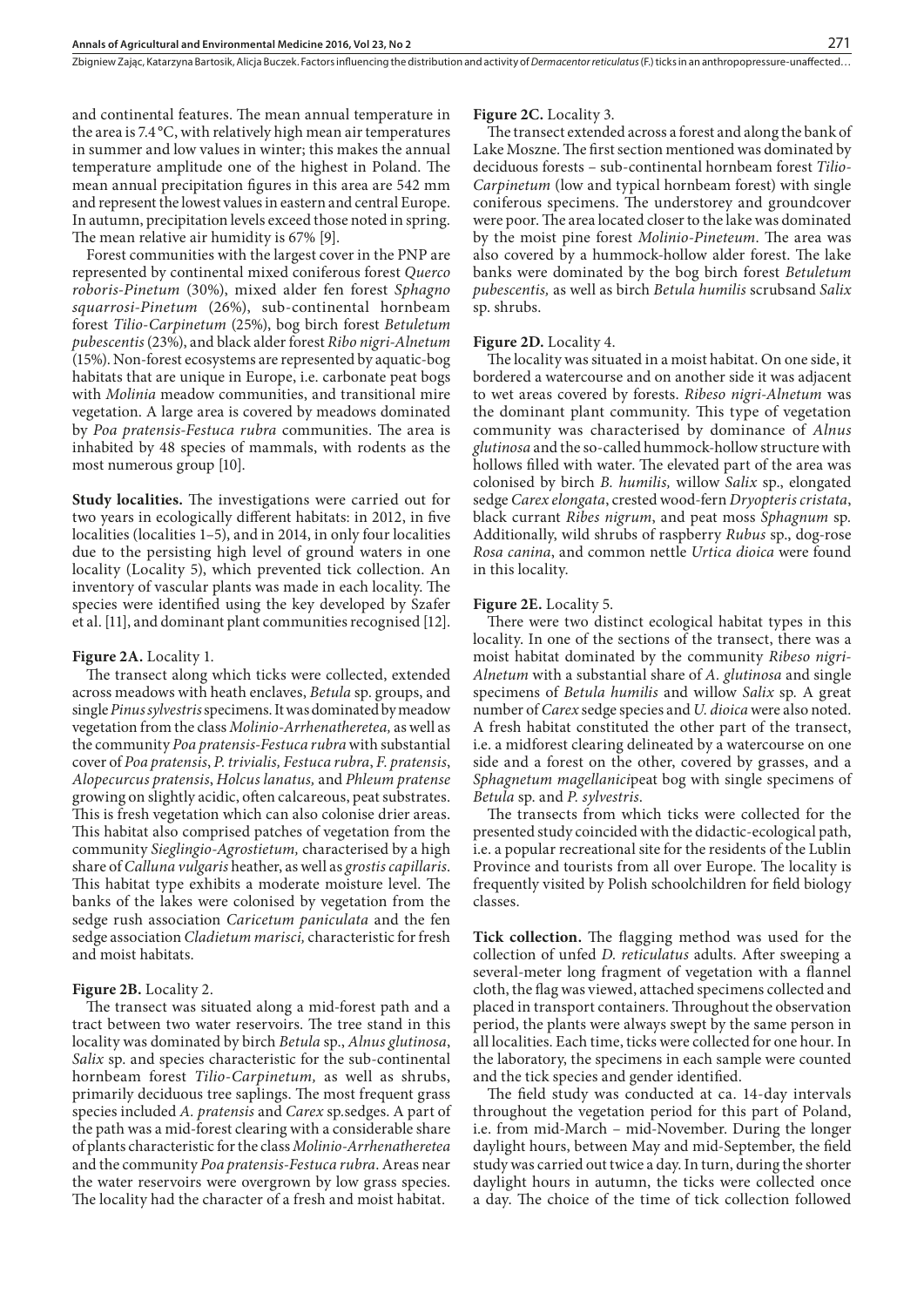Zbigniew Zając, Katarzyna Bartosik, Alicja Buczek . Factors influencing the distribution and activity of *Dermacentor reticulatus* (F.) ticks in an anthropopressure-unaffected…



**Figure 2.** Ecologically different habitats of *Dermacentor reticulatus* located in the Polesie National Park: A- locality 1; B – locality 2;  $\overline{C}$  – locality 3;  $\overline{D}$  – locality 4; E – locality 5.

previous studies [13]. Ticks were usually collected only on clear days without precipitation and with moderate or no wind.

During each collection round, air temperature and humidity were measured using electronic devices. The temperature and humidity of the air were measured at three levels, i.e. at ground level (0 cm), at the mean height of plants growing at the collection site (30 cm), and at a height of 70 cm above the ground. At the time of analysis of the results, the measurement data were averaged. Information about the length of daylight on the tick collection days was obtained from a database [14].

The study was conducted with Permission No. 7/2012, 6/2013, 3/2014 of the Directorate of the PNP.

**Statistical analysis.** Differences between two groups were analysed with the Mann-Whitney U test. In the case of more than two groups, the comparison was based on the chi-square

Kruskal-Wallis test. A significance level of  $p=0.05$  was assumed.

### **RESULTS**

**Distribution and abundance of** *D. reticulatus* **in various habitats.** During the two-year field study conducted in the PNP, a total of 4,276 *D. reticulatus* specimens were collected: 2,436 females and 1,840 males (Tab. 1). The greatest number of specimens (64.79%) was collected in the open ecosystem covered by meadow plants from the class *Molinio-Arrhenatheretea*, community *Poa pratensis-Festuca rubra,* bordering the mixed forest and watercourses (Locality 1). A four-fold lower number of ticks (15.27%) than that in Locality 1 was noted for the mid-forest paths in forests dominated by deciduous trees in Locality 2. Adult *D. reticulatus* stages were also abundant in Locality 5, where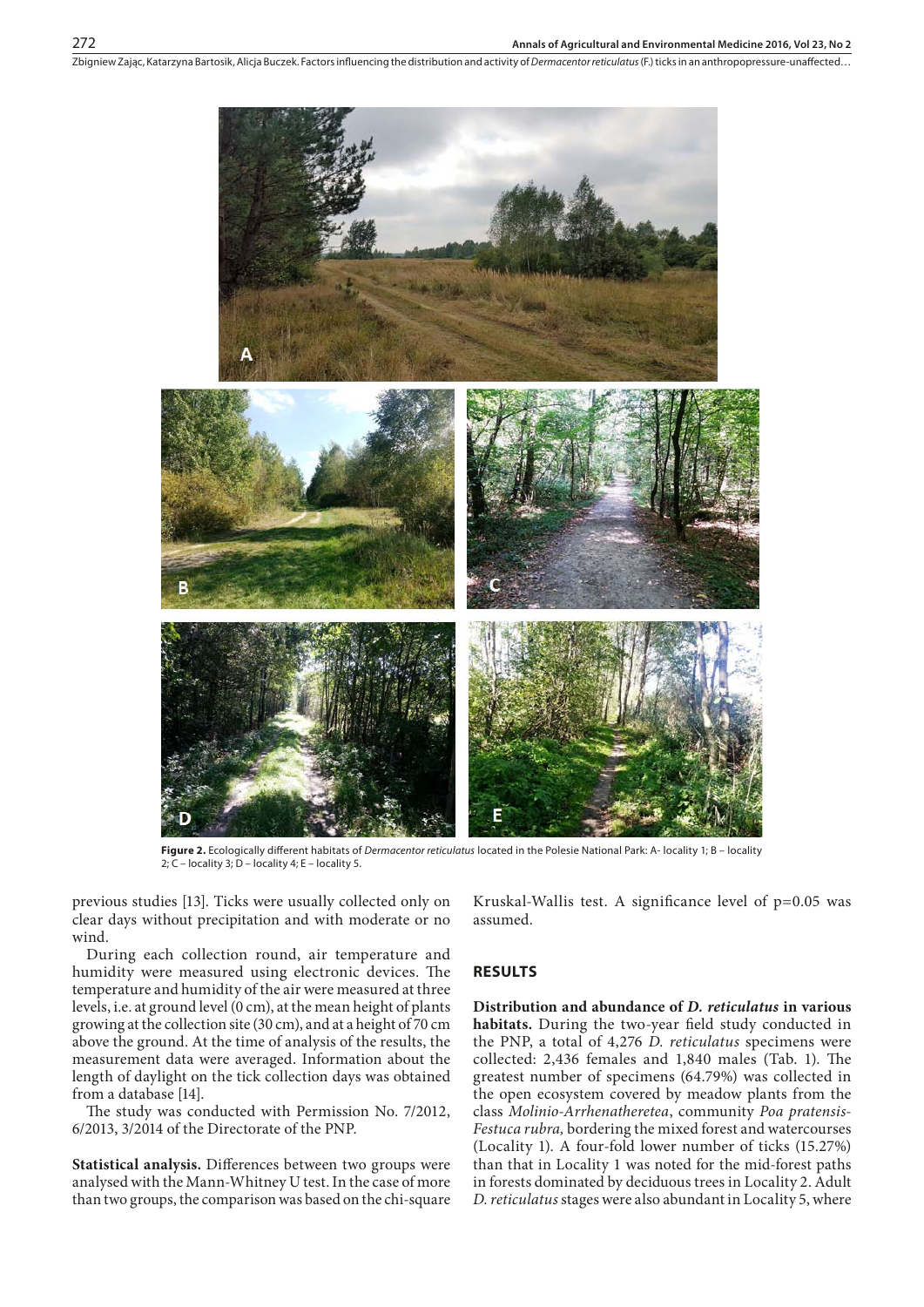**Table 1.** Number of adult *D. reticulatus* stages collected in the different localities in the Polesie National Park in the period of tick seasonal activity in 2012 and 2014

| Locality      |               | Range of temperature<br>(T) and humidity (H) |             | Number<br>of collected ticks |       |           |
|---------------|---------------|----------------------------------------------|-------------|------------------------------|-------|-----------|
|               | T [°C]        | H [%]                                        | Females (F) | Males (M)                    | Total | Ratio F:M |
|               | $9.1 - 34.6$  | 33.4-80.2                                    | 1,519       | 1.251                        | ,     | 1.21      |
| $\mathcal{P}$ | $11.0 - 31.1$ | $324 - 826$                                  | 390         | 263                          | 653   | 1.48      |
| 3             | $11.8 - 32.6$ | $41.5 - 88.3$                                | 75          | 32                           | 107   | 2.34      |
| 4             | $9.7 - 33.2$  | $32.1 - 82.7$                                | 225         | 160                          | 385   | 1.40      |
| 5             | $14.0 - 28.2$ | $50.9 - 82.9$                                | 227         | 134                          | 361   | 1.69      |
| Study area    | $9.1 - 34.6$  | $32.1 - 88.3$                                | 2,436       | 1,840                        | 4,276 | 1.33      |

8.44% of all specimens collected during a two-fold shorter time (one-year investigations in 2012). A bigger number of adult ticks was found in the fresh habitat dominated by plants from the class *Molinio-Arrhenatheretea*. In the other localities (3 and 4), the tick abundance was substantially lower and reached 2.5% and 9.0%, respectively, of all specimens collected during the study (Tab. 1).

The statistical test confirmed the differences in tick abundance in the different habitats during the two study years. No statistically significant difference was demonstrated between the number of active ticks in 2012 and 2014, neither in the entire study area  $(Z=-0.268; p=0.789)$  nor in each analysed locality (Locality 1: Z=0.190; p=-0.849; Locality 2: Z=-0.199; p=0.842; Locality 3: Z=-0.024; p=0.842; Locality 4: Z= $-1.627$ ; p= $0.104$ ).

The proportions of females and males differed between the localities. The greatest differences in the number of specimens of both genders were revealed in Locality 3, where the number of females was 2.34-fold higher than that of male specimens. In the other localities, the dominance of females over males was nearly two-fold lower. As shown by the study, similar temperature and humidity conditions prevailed during the collection of *D. reticulatus* in all the tick habitats (Tab. 1).

**Seasonal activity of** *D. reticulatus.* A bimodal rhythm of the seasonal activity of adult *D. reticulatus* ticks was demonstrated in both study years in all the investigated localities. The spring activity began in March and exhibited a peak in May when, on average, 20.90 females and 15.02 males were collected per hour in the two-year study period. Males were found to be more active in March and the first half of April, whereas females dominated over males from late May to late June (Tab. 2).

273

The second activity peak in the analysed area began in mid-August (Tab. 2). From the beginning of September, the activity of the adult stages increased nearly 12-fold in comparison to August. The peak of autumn activity was noted at the turn of October – November. Active females dominated over males from early October to the end of autumn *D. reticulatus* activity.

A similar rhythm of the seasonal activity of adult *D. reticulatus* was noted in both study years (Tab. 2). The statistical test confirmed statistically significant differences in the activity of adult *D. reticulatus* in spring and autumn in the entire study area, in both 2012 and 2014 ( $p=0.007$ ;  $Z=-2.676$ ).

Within the investigated habitats, statistically significant differences between the spring and autumn activities were only noted in Locality 1 in 2012 ( $Z=-2.148$ ; p=0.032) and in Locality 2 in 2014 (Z=-2.344; p=0.019).

In the Polesie National Park, ticks were active at a temperature ranging from 9.1 – 34.6°C (mean temperature: 22.9±5.57°C) and air humidity – 31.10–88.30% (mean humidity: 59.92%±11.28) (Tab. 1). Statistical analysis performed for the entire study area showed that air temperature had a significant effect on the activity of adult *D. reticulatus* ticks ( $\chi^2$ =28.386; p<0.001). However, no correlations were found between the number of collected ticks and air humidity in the entire protected area  $(\chi^2$ =7.134; p=0.068) and in the phytosociologically different localities (Locality 1:  $\chi^2$ =4.690; p=0.196; Locality 2:  $\chi^2$ =1.632; p=0.652; Locality 3:  $\chi^2$ =6.377; p=0.095; Locality 4:  $\chi^2$ =2.864; p=0.413; Locality 5:  $\chi^2$ =0.513; p=0.774).

**Table 2.** Seasonal activity of adult *D. reticulatus* stages at the different localities in the Polesie National Park in 2012 and 2014.

|                  | Locality/Average number of ticks collected by 1 person during 1 hour |       |                |       |      |      |       |       |       |       |  |
|------------------|----------------------------------------------------------------------|-------|----------------|-------|------|------|-------|-------|-------|-------|--|
| Month and year   | 1                                                                    |       | $\overline{2}$ |       | 3    |      | 4     |       |       | 5     |  |
|                  | F                                                                    | M     | F              | M     | F    | M    | F     | M     | F     | M     |  |
| April 2012       | nd                                                                   | nd    | nd             | nd    | 7.00 | 1.00 | nd    | nd    | 42.00 | 11.75 |  |
| April 2014       | 26.00                                                                | 27.30 | 8.00           | 8.30  | nd   | nd   | 6.33  | 8.00  | nd    | nd    |  |
| May 2012         | 59.75                                                                | 25.50 | 41.00          | 12.50 | 8.00 | 1.00 | 16.25 | 7.00  | 22.00 | 7.00  |  |
| May 2014         | 40.50                                                                | 59.50 | 10.50          | 10.10 | 3.66 | 2.33 | 2.50  | 2.75  | nd    | nd    |  |
| June 2012        | 5.80                                                                 | 3.00  | 3.80           | 4.70  | 1.50 | 0.25 | 6.25  | 1.25  | 1.50  | 1.00  |  |
| June 2014        | 6.00                                                                 | 3.00  | 2.00           | 3.00  | 0.00 | 3.00 | 0.00  | 0.00  | nd    | Nd    |  |
| <b>July 2012</b> | nd                                                                   | nd    | 0.00           | 0.00  | 4.00 | 0.00 | 0.00  | 0.00  | 0.00  | 0.00  |  |
| <b>July 2014</b> | 0.00                                                                 | 0.00  | 0.00           | 0.00  | 0.00 | 0.00 | 0.00  | 0.00  | nd    | nd    |  |
| August 212       | 0.00                                                                 | 0.00  | 0.00           | 2.00  | 0.00 | 0.00 | 0.00  | 0.00  | 0.00  | 0.00  |  |
| August 2014      | nd                                                                   | nd    | 4.00           | 6.00  | 0.00 | 0.00 | nd    | nd    | nd    | nd    |  |
| September 2012   | 67.75                                                                | 34.00 | 16.50          | 10.50 | 2.00 | 0.25 | 20.50 | 15.75 | 21.75 | 18.50 |  |
| September 2014   | 24.67                                                                | 33.67 | 12.50          | 8.20  | 6.00 | 3.00 | 0.50  | 2.50  | nd    | nd    |  |
| October 2012     | 121.00                                                               | 82.00 | 11.50          | 9.00  | 5.00 | 7.00 | 13.00 | 8.00  | 22.00 | 11.00 |  |
| October 2014     | 131.00                                                               | 75.00 | 12.50          | 20.00 | 0.00 | 2.00 | 3.00  | 2.00  | nd    | nd    |  |
| November 2012    | 96.50                                                                | 83.50 | nd             | nd    | nd   | nd   | nd    | nd    | nd    | nd    |  |
| November 2014    | 100.00                                                               | 80.00 | nd             | nd    | nd   | nd   | 0.00  | 4.00  | nd    | nd    |  |
|                  |                                                                      |       |                |       |      |      |       |       |       |       |  |

F – females; M – males; nd – no data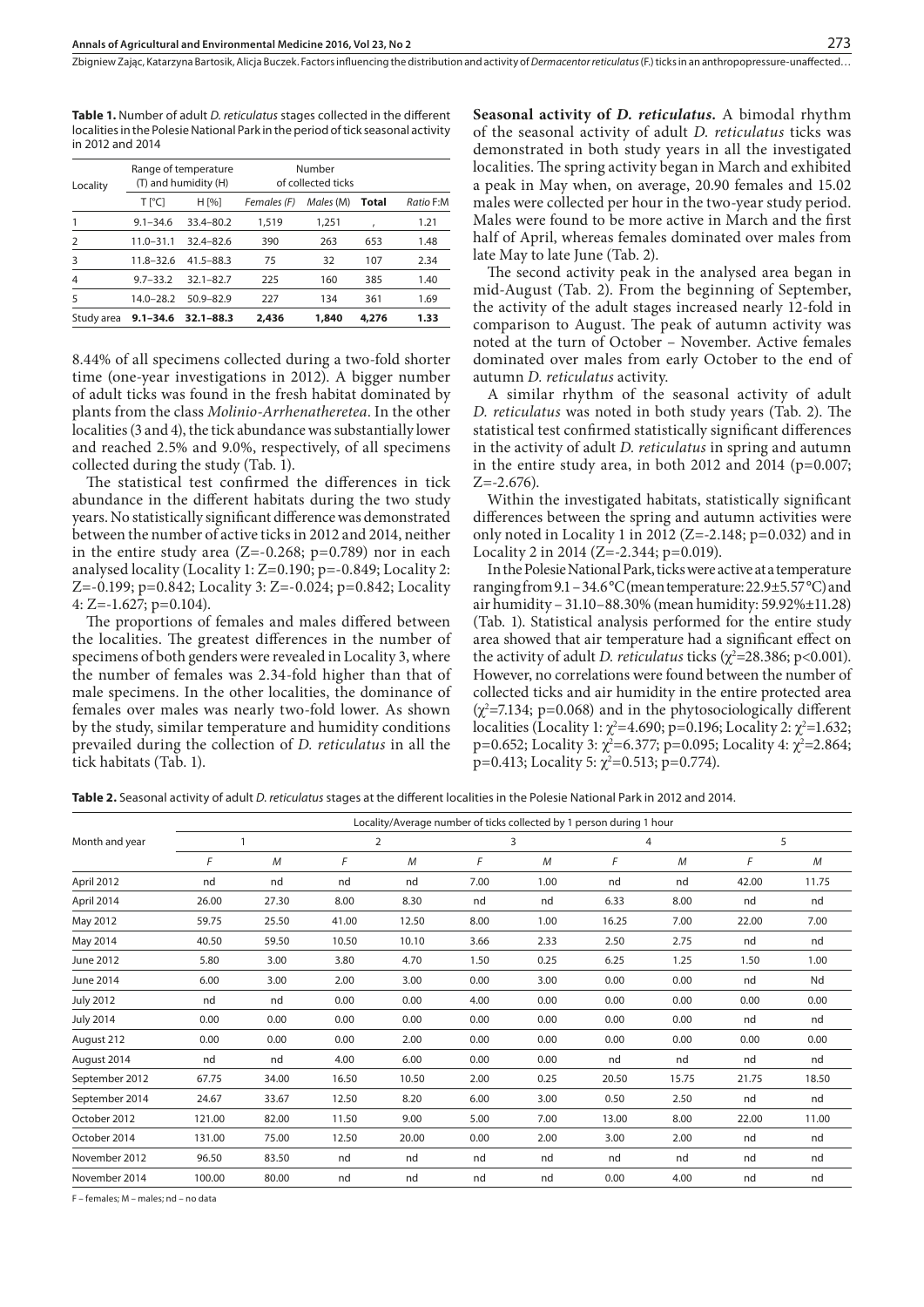#### Zbigniew Zając, Katarzyna Bartosik, Alicja Buczek . Factors influencing the distribution and activity of *Dermacentor reticulatus* (F.) ticks in an anthropopressure-unaffected…

Comparison of the study results obtained in the different habitats indicates a statistically significant correlation between temperature and the number of active ticks only in Locality 1 ( $\chi^2$ =12.887; p=0.002), but not in others (locality 2  $\chi^2$ =4.841; p=0.089; locality 3  $\chi^2$ =0.415; p=0.813; locality 4:  $\chi^2$ =5.122; p=0.077; locality: 5  $\chi^2$ =0.356; p=0.837).

The greatest number of specimens was collected in a period with less than 11 hours of daylight (i.e. October and November); in turn, the lowest number of ticks was found on days with more than 15 hours of daylight (i.e. June, July and August). The statistical test confirmed the correlation between the length of daylight and activity of *D. reticulatus*  $(\chi^2=45.027; p<0.001)$ .

## **DISCUSSION**

Results of field studies on the distribution, abundance, and activity of *D. reticulatus* in environments characterised by varied degrees of anthropopressure in various geographical regions, have so far been analysed primarily with reference to selected climatic indicators noted during the study periods, i.e. mainly temperature and humidity [2, 13, 15, 16, 17, 18], some habitat traits [17, 19, 20, 21], or in terms of the host species composition [22, 23].

As indicated in this study, in a protected area, distribution, abundance, and activity of *D. reticulatus* depend on the type of habitat, which is defined by characteristic plant groups determined by the climate and soil conditions, and presence of specific animal species. Meadow ecosystems with fresh vegetation bordering forested areas and watercourses offer the most favourable conditions for *D. reticulatus* development in anthropopressure-unaffected areas. Such habitats ensure the frequent presence of many animals that can be hosts for immature tick stages [19, 24, 25, 26, 27] and adult ticks [28, 29, 30].

In the area of the PNP, the accumulation of adult *D. reticulatus* ticks was observed on meadow vegetation from the class *Molinio-Arrhenatheretea*, which serves as food for such animals as the elk (*A. alces*), deer (*C. elaphus*), wild boar (*S. scrofa*), and, to a lesser extent, roe deer (*C. capreolus*) [31, 32, 33]. An inventory made in two hunting districts and comprising the presented study area, revealed the presence of numerous animals (Tab. 3) regarded as the

**Table 3.** Occurrence of hosts of adult *D. reticulatus* stages in the study area, habitat and feeding preferences

| <b>Species</b>                     | No. of<br>individuals                   | Habitat preferences                                                                          | Feeding preferences                                                      |
|------------------------------------|-----------------------------------------|----------------------------------------------------------------------------------------------|--------------------------------------------------------------------------|
| Elk<br>Alces alces                 | $150^{1}$<br>$1,543^2$                  | Open meadows, banks of<br>water bodies and rivers                                            | Herbaceous plants, aquatic<br>plants, grasses, sedges                    |
| Deer<br>Cervus<br>elaphus          | 100 <sup>1</sup><br>4.040 <sup>2</sup>  | Meadows, deciduous and<br>mixed forests                                                      | Shoots, leaves, and bark of<br>trees and shrubs, grasses                 |
| Wild boar<br>Sus scrofa            | 200 <sup>1</sup><br>8.798 <sup>2</sup>  | Deciduous and mixed<br>forests with beech and<br>oak, riparian forests, bogs,<br>and meadows | Omnivorous species; mainly<br>acorns, plant rhizomes,<br>grasses, tubers |
| Roe deer<br>Capreolus<br>capreolus | 600 <sup>1</sup><br>21,465 <sup>2</sup> | Deciduous and mixed<br>forests, scrubs, meadows                                              | Shoots, leaves, and bark of<br>trees and shrubs, grasses                 |

<sup>1</sup> No. of individuals in the Polesie National Park (area of 97.6 km<sup>2</sup>) [19].

<sup>2</sup> No.of individuals in the Biała Podlaska (area: 5,348 km<sup>2</sup>) and Chełm (area: 3,866 km<sup>2</sup>) Hunting Districts comprising the Polesie National Park [53].

major *D. reticulatus* hosts in Europe. These animals do not exhibit territorial behaviour; therefore, they can be assumed to migrate in search of food to the habitats situated in the analysed protected area.

Meadow ecosystems adjacent to forests offer favourable temperature and humidity conditions required for maintenance of water balance, which is indispensable for the survival and development of the immature and adult stages of *D. reticulatus* [17, 18]. Temperature and humidity conditions prevailing in meadow ecosystems satisfy *D. reticulatus* preferences defined in laboratory studies.

In the protected areas in eastern Poland, no *D. reticulatus* ticks were found in the habitats of the moist pine forest *Molinio-Pineteum*, bog birch forest *Betuletum pubescentis*, and in transect sections covered by heather (*C. vulgaris*).

The current study shows not only a considerable abundance of *D. reticulatus* populations, but also the greatest numbers of adult specimens during the autumn activity peak in the meadow ecosystem bordering the forest complexes. For this type of habitat, a statistically significant correlation was found between the *D. reticulatus* activity and temperature, which was not reported from the other habitats.

The absence of a statistically significant correlation between the number of active ticks and temperature in the localities situated on the mid-forest paths (Locality 2 and 4), in the deciduous forest (Locality 3), and in the clearing partly covered by alder forest (Locality 5), may be caused by the more stable abiotic conditions offered by these habitats in the different seasons of the year, compared with open areas. Both during the morning and afternoon collection sessions, greater temperature fluctuations were observed in the meadow ecosystems than in the other localities.

The abundance of *D. reticulatus* ticks in the protected area in central-eastern Poland is substantially higher than that in anthropopressure-affected regions in other parts of the Lublin macroregion [26, unpublished data]. The differences in the methodologies employed in this study, and in investigations carried out by other researchers in different parts of Europe, make it impossible to compare their results and determine the impact of anthropogenic factors on *D. reticulates* populations. In other tick species originating from contaminated regions, differences were noted in their abundance and seasonal activity rhythm in areas with a varied degree of anthropopressure [34, 35, 36], as well as developmental distortions leading to morphological anomalies in many specimens [37, 38].

The dominance of active females over males reported from the shady areas of the deciduous moist sub-continental hornbeam forests (locality 3), compared with their numbers in the open areas of the moderately moist meadows (Locality 1) noted during the presented study, can be explained by the differences in the morphology (degree of chitinisation of the body surface) and physiology between the two genders, and their different temperature and humidity requirements. Since they are exposed to higher risk of water loss, females reduce their activity in adverse conditions. In an earlier study by the authors conducted in various types of habitats in eastern Poland, it was found that females and males exhibited the highest activity at a temperature of 20 °C and 65%, and 18 °C and 60% humidity, respectively (Buczek et al. unpublished data).

The presented and previous results [2, 13, 17, 18] of studies conducted in eastern Poland, and those reported by other